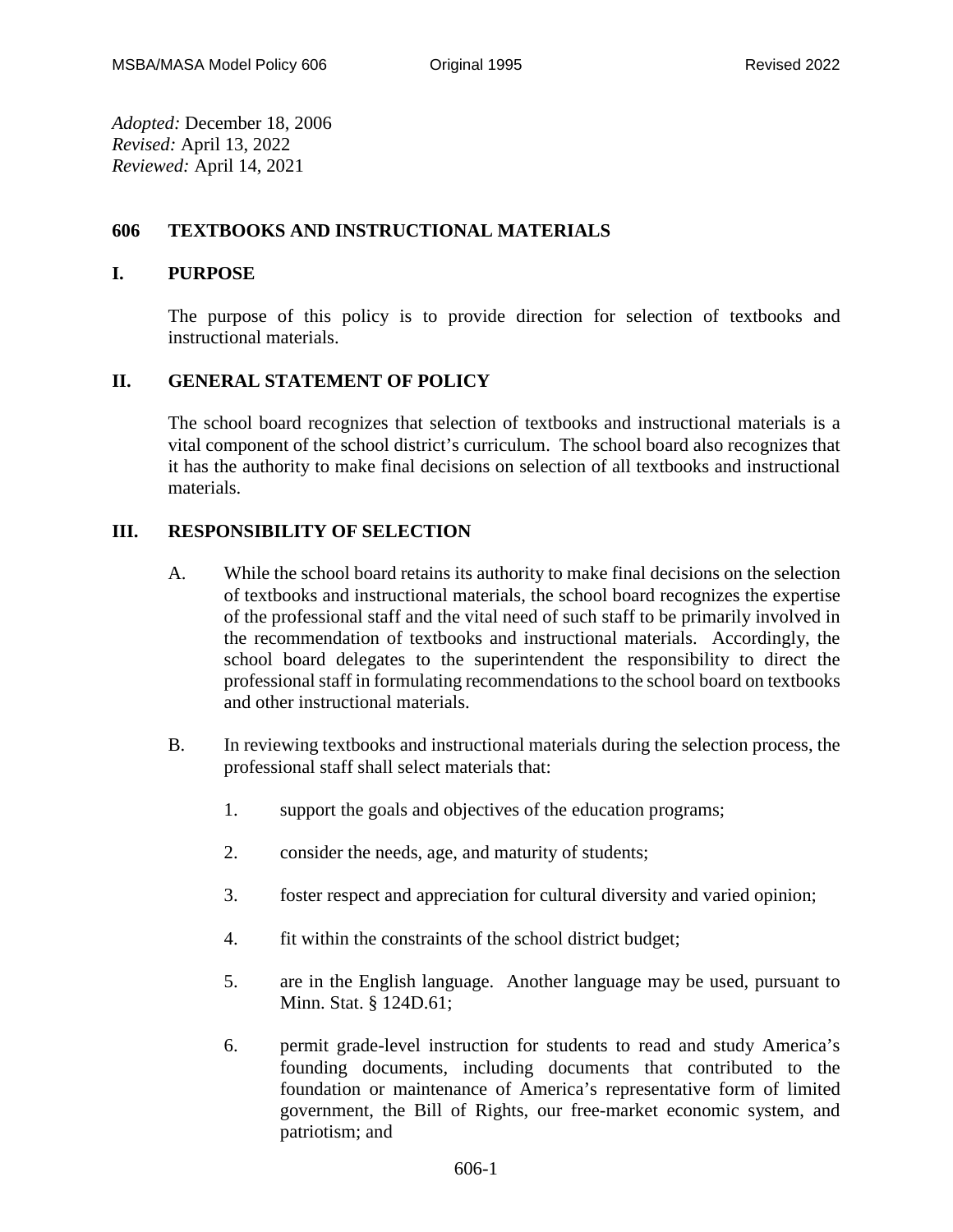- 7. do not censor or restrain instruction in American or Minnesota state history or heritage based on religious references in original source documents, writings, speeches, proclamations, or records.
- C. The superintendent shall be responsible for developing procedures and guidelines to establish an orderly process for the review and recommendation of textbooks and other instructional materials by the professional staff. Such procedures and guidelines shall provide opportunity for input and consideration of the views of students, parents, and other interested members of the school district community. This procedure shall be coordinated with the school district's curriculum development effort and may utilize advisory committees.

#### **IV. SELECTION OF TEXTBOOKS AND OTHER INSTRUCTIONAL MATERIALS**

- A. The superintendent shall be responsible for keeping the school board informed of progress on the part of staff and others involved in the textbook and other instructional materials review and selection process.
- B. The superintendent shall present a recommendation to the school board on the selection of textbooks and other instructional materials after completion of the review process as outlined in this policy.

## **V. RECONSIDERATION OF TEXTBOOKS OR OTHER INSTRUCTIONAL MATERIALS**

- A. The school board recognizes differences of opinion on the part of some members of the school district community relating to certain areas of the instruction program. Interested persons may request an opportunity to review materials and submit a request for reconsideration of the use of certain textbooks or instructional materials.
- B. The superintendent shall be responsible for the development of guidelines and procedures to identify the steps to be followed to seek reconsideration of textbooks or other instructional materials.
- C. The superintendent shall present a procedure to the school board for review and approval regarding reconsideration of textbooks or other instructional materials. When approved by the school board, such procedure shall be an addendum to this policy.